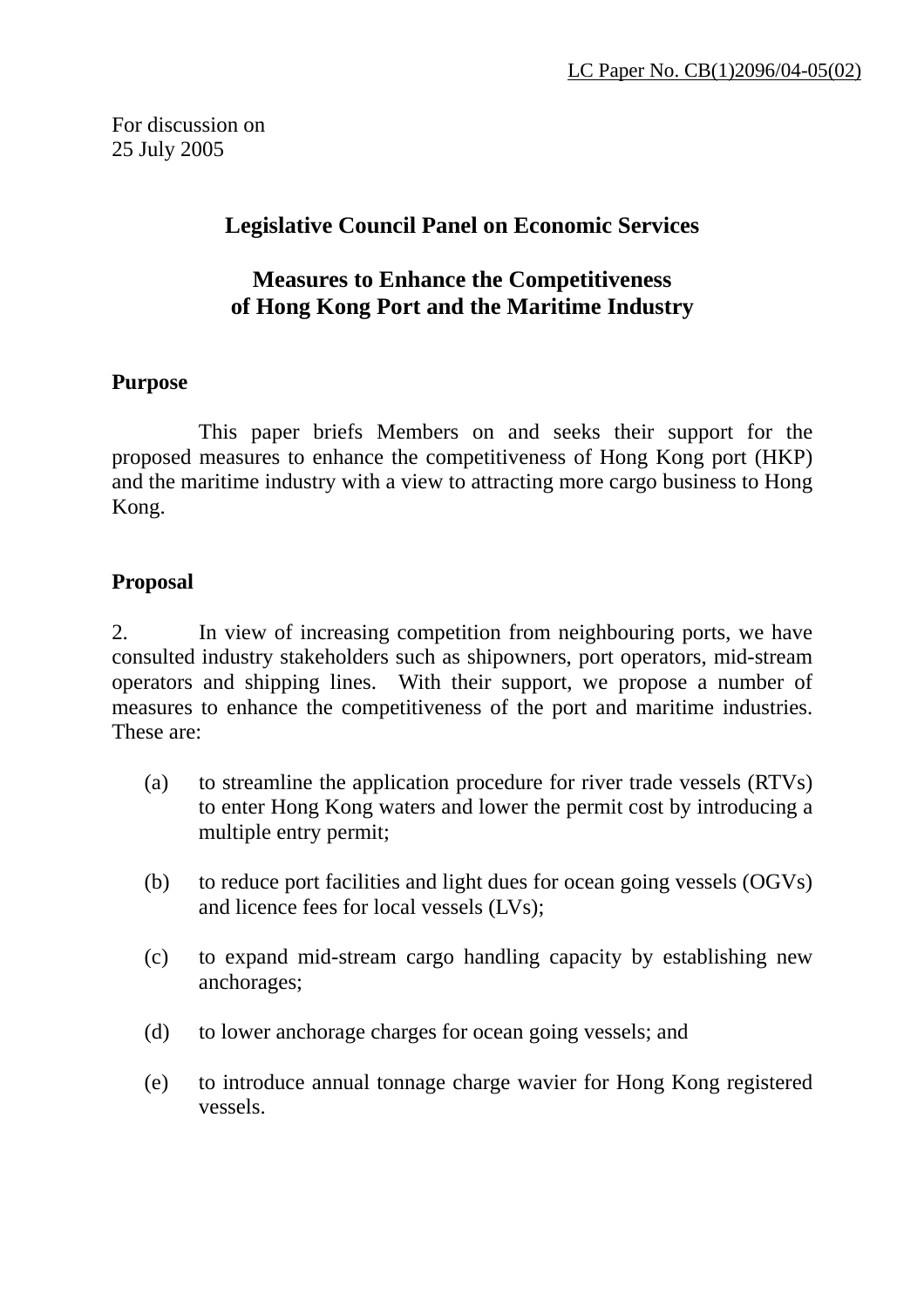## *To streamline Entry Application Procedures for RTVs*

3. There are about 117,500 RTVs visiting Hong Kong bringing about 3.5 million TEUs to and about 3 million TEUs out of Hong Kong last year. They handled a total of about 6.5 million TEU or 29.6% of the total container throughput in 2004. On average, a RTV visits Hong Kong six times each month. A RTV needs to apply for a permit and pay an average fee of about \$1,200 to enter Hong Kong water for loading/unloading cargoes for every visit.

4. To further enhance the efficiency and attractiveness of river trade cargoes to HKP by RTVs, we propose streamlining the application procedure and lowering the permit cost by introducing a multiple entry permit.

5. The proposed multiple entry permit allows RTVs a maximum of ten visits to Hong Kong within a period of one month with a maximum stay of two days per visit. There must be an interval of at least 24 hours between each visit using the same multiple entry permit. The multiple entry permit fee would be pitched at the cost for five single entry permits so that the RTVs would have greater incentive to call Hong Kong more frequently and hence ship more cargoes to Hong Kong by maximizing the use of the multiple entry permit.

6. There are established mechanisms for monitoring the entry to and operation of RTV in Hong Kong. RTVs are required to seek port entry clearance every time they enter/leave Hong Kong waters. Even with the multiple entry permit arrangement, the entry and exit of RTVs would be closely monitored under the port entry clearance mechanism. The monitoring could be further strengthened by using the global positioning system which RTVs would be required to install under the Mainland regulations.

7. Based on Marine Department statistics, about 50% of RTVs visit HK five or more times each month. They would benefit from the new multiple entry permit.

### *Reducing Ports Facilities and Light Dues for OGVs, and the Licence Fees for LVs*

8. To enhance our port competitiveness, we propose to reduce the port facilities and light dues for OGVs by about 5% from \$57 per 100 tons to \$54 per 100 tons. An OGV of 6,500 tons will save about \$200 for each visit. We also propose to reduce the licence fees for LVs by 5% when the revised charging basis under the Merchant Shipping (Local Vessels) Ordinance is implemented. All the 13,820 LVs would benefit from the proposal. For a large cargo barge, it can save about \$600 per year.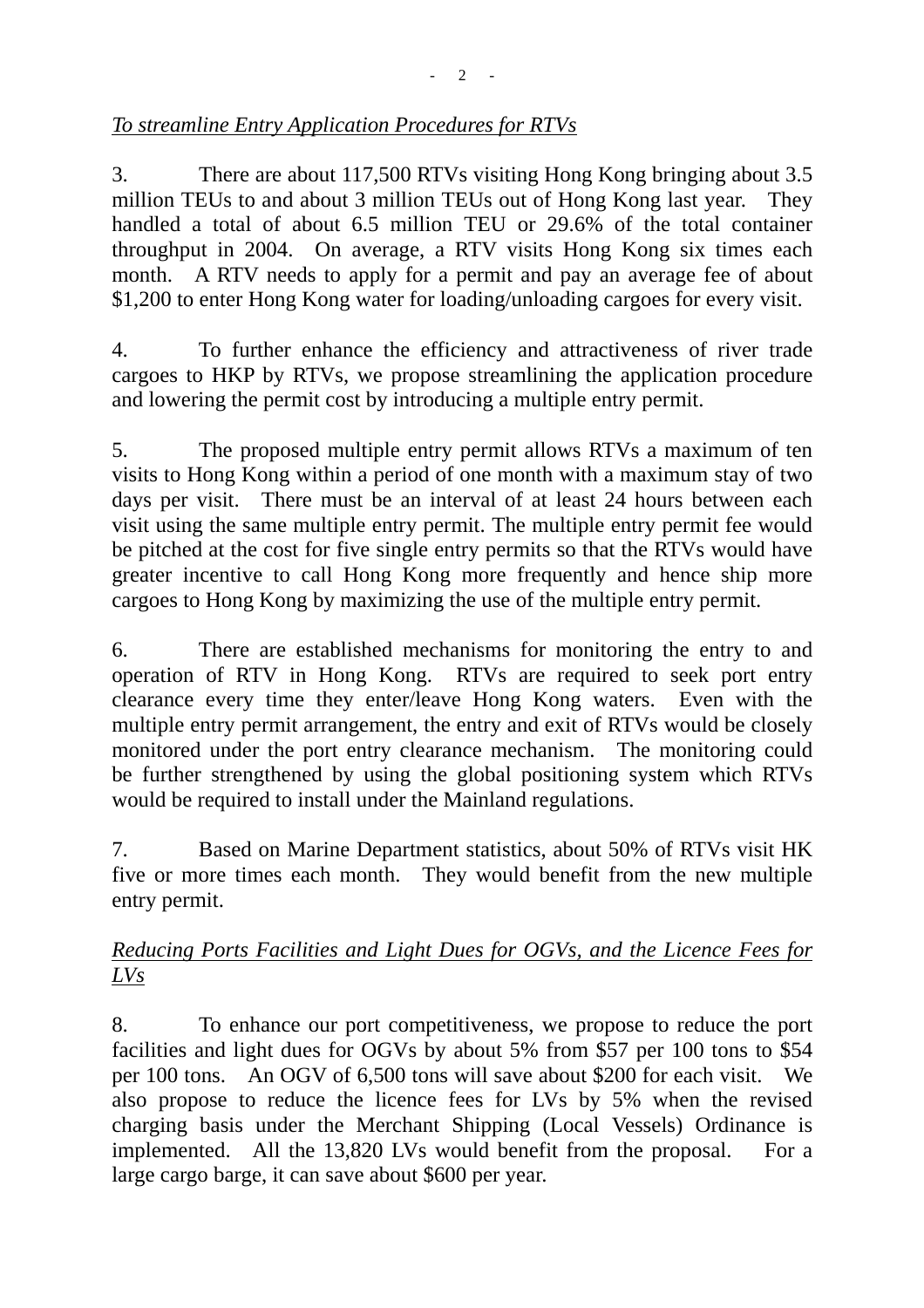### *Expanding Mid-stream Cargo Handling Capacity*

9. To expand the mid-stream cargo handling capacity of our port, we proposed new anchorages at various locations of Hong Kong waters as suggested by the industry. Currently, there is a lack of anchorage area in the waters north of Lantau, vessels carrying cargo for this part of waters have to discharge their cargo at anchorages in the harbour and shift the cargo to this area by sea via Ma Wan Fairway or land transport. We propose to establish two anchorages near the Brothers islands to cater for the demand.

10. In addition, three new anchorages are proposed to be established at the Kellett Bank with a view to optimizing the use of the water space following the removal of the government moorings in 2004. We have consulted the Pilotage Advisory Committee, the Port Operations Committee and industry stakeholders and they supported the proposal.

11. To facilitate liner shipping operators planning their shipment, Marine Department would also be flexible and prepared to designate new anchorage area such as area near Sunny Bay proposed by some industry stakeholders subject to navigational safety to meet the need of shipping lines and port operators.

# *Lowering the Anchorage Charges for Ocean Going Vessels*

12. With the development of mega container vessels, hub port operation becomes more important with the mega container vessels calling at fewer ports with fewer frequencies. To strengthen HKP's attractiveness as a hub port, we need to encourage more shipment from other Asian countries. To attract more OGVs calling at Hong Kong, particularly Intra-Asia vessels with trans-shipment, we propose lowering the anchorage due paid by liner shipping companies. This would reduce the cost of intra-Asia vessels calling Hong Kong for direct / trans-shipment cargo and would help the mid-stream industry.

13. Currently we charge daily anchorage dues of HK\$69 and HK\$47 per 100 tons per day for waters within and outside the harbour limits respectively with the first day (or part thereof) free and a cut-off time by mid-night. We propose charging the OGVs on an hourly basis counting from the time of their arrival but with a free period for the first 12 hours and at a tonnage charge of \$0.02 per ton (\$2 per 100 tons) and \$0.015 per ton (\$1.5 per 100 tons) per subsequent hours for waters within and outside the harbour limits respectively. This proposal would encourage quicker turn-around to alleviate the congestion at the Hong Kong harbour and encourage more frequent calls by intra-Asia vessels at Hong Kong. We estimate that for an average sized OGV of about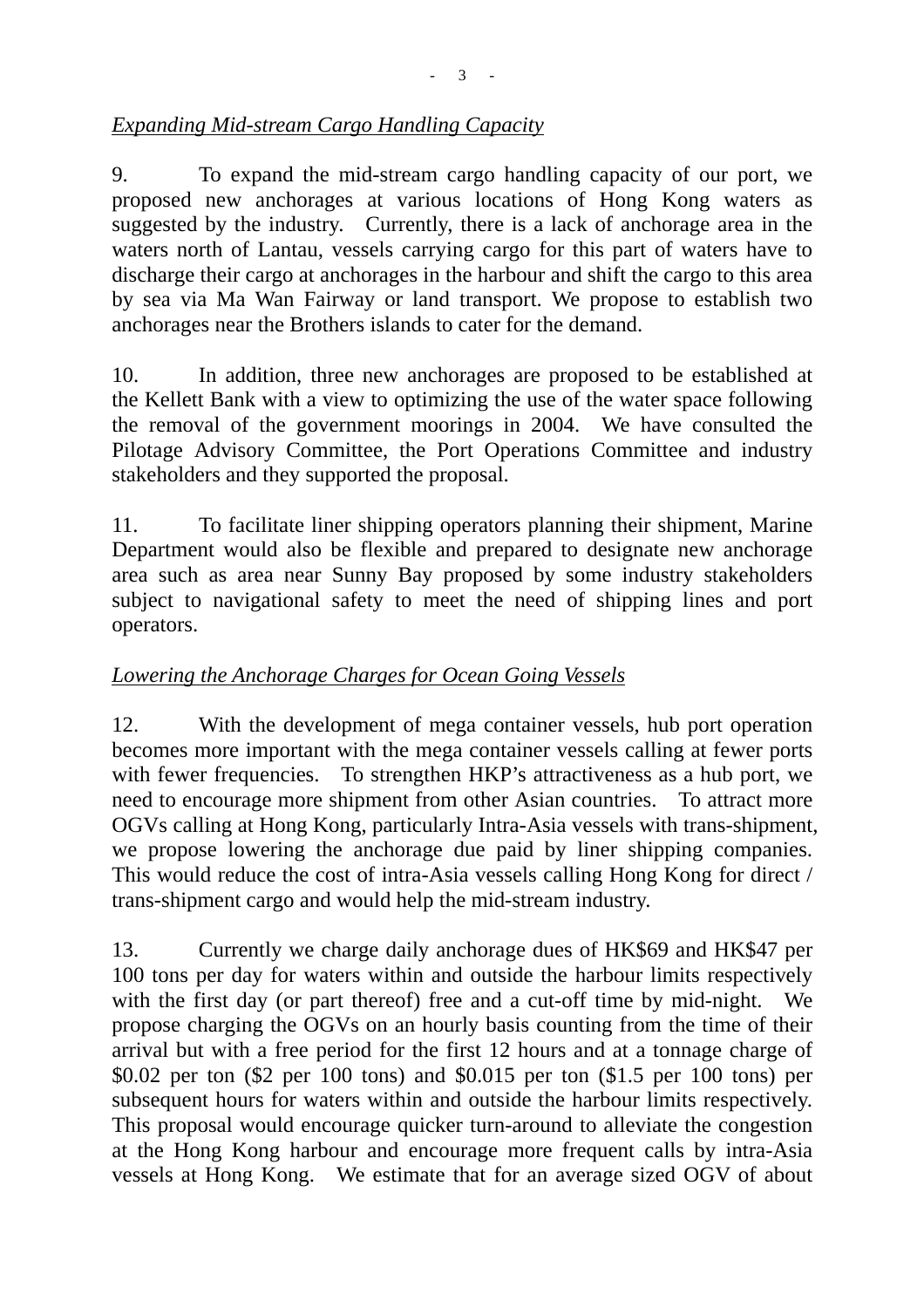6,500 tonnes anchored in Hong Kong for two days, there would be a saving of about \$1,500 per trip at the inner harbour with the reduced fee at about \$4,600.

### *Introducing Annual Tonnage Charges Wavier for Hong Kong Registered Vessels*

14. The Hong Kong Shipping Register (HKSR) achieves a healthy growth with a total gross tonnage of about 28 million as at May 2005. To encourage a long term and stable registration under HKSR, and to promote the HKSR as a quality register, we suggest giving a six-month fee waiver to HKSR ships for continuous registration for every two years provided that the registered ships have no record of detention and that the shipowners provide for the option of Hong Kong as the place for arbitration in their standard chartering agreement. This approach have the advantage of promoting our quality maritime services in shipping arbitration.

# **Financial Implications**

15. The proposed measures are estimated to cause a revenue loss of \$60.9 million per annum. As identified in the study on Hong Kong Port - Master Plan 2020 commissioned by the Government, every tonne of direct containerised cargo using HKP services will generate an economic benefit of \$193 and every tonne of containerised trans-shipment cargo \$135. Assuming a RTV visits Hong Kong one more time extra each month carrying a few containers, the economic benefit will outweigh the total cost for the multiple entry permit. In view of the foregoing, the proposed multiple entry permit is fully justified in the overall interest of Hong Kong. Moreover, we believe that RTVs previously visiting Hong Kong three to four times a month would likely apply for a multiple entry permit, and this would further increase the volume of cargo to Hong Kong. The industry and government could also achieve savings on administrative work. Also the proposed annual tonnage charges waiver would help promote our maritime service industry and maintain Hong Kong's position as an international maritime centre.

#### **Public Consultation**

16. We have consulted the port and maritime industries through the established mechanism including the Port Operations Committee, the Shipping Consultative Committee, the Provisional Local Vessels Advisory Committee, the Port Development Advisory Group of the Hong Kong Port Development Council and the Maritime Services Task Force of the Hong Kong Maritime Industry Council. They generally support the proposals. Some are of the